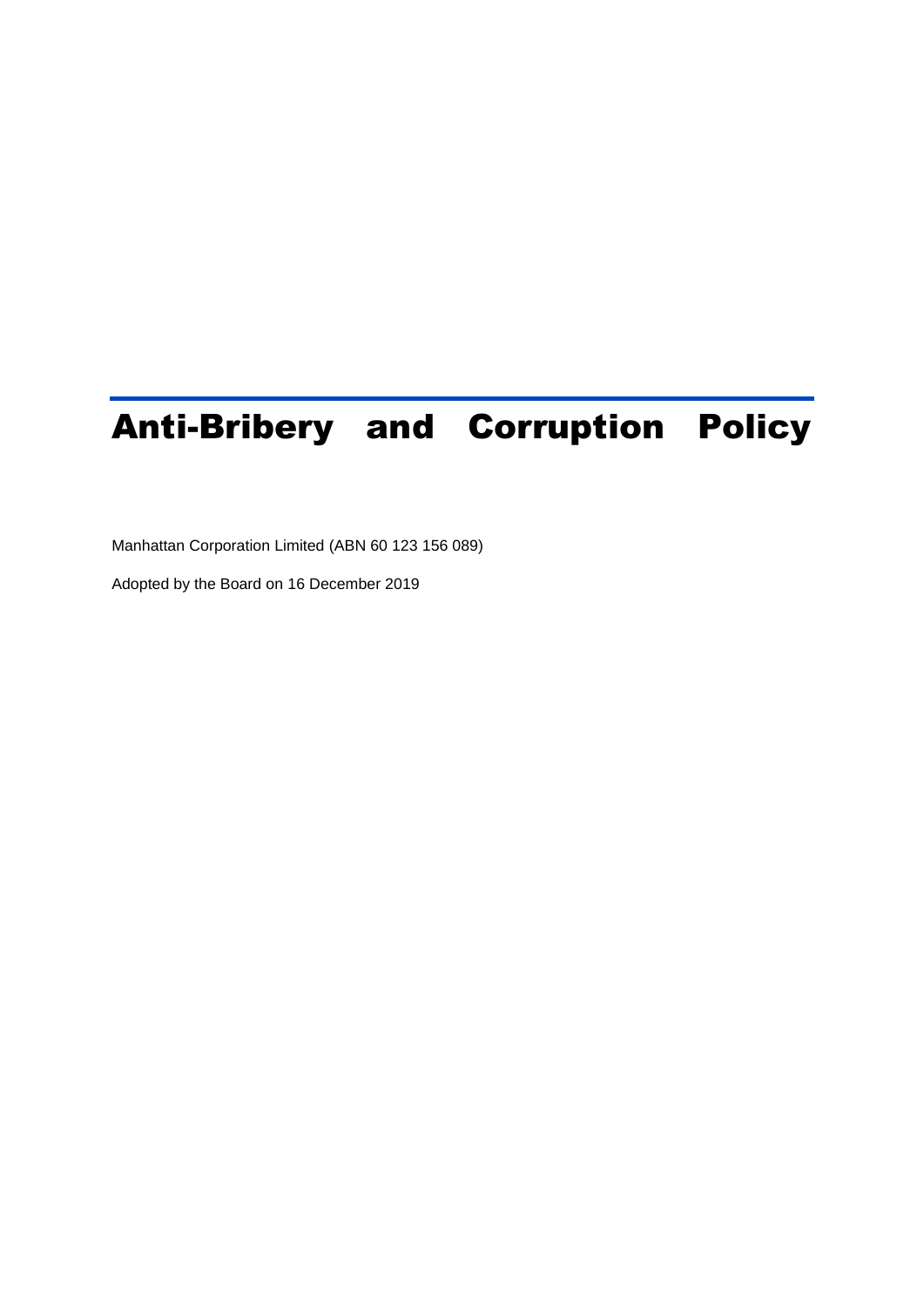## **Manhattan Corporation Limited – Anti-Bribery and Corruption Policy**

## **1 Introduction**

- (a) Manhattan Corporation Limited and its subsidiaries (collectively, **Manhattan**) are committed to conducting its business activities in an ethical, lawful and socially responsible manner, and in accordance with the laws and regulations of the countries in which it operates. Manhattan's reputation as an ethical business organisation is important to its ongoing success. Engaging in bribery and corrupt conduct is contrary to this commitment and constitutes a serious offence with criminal and civil penalties. It also exposes Manhattan to significant reputational damage.
- (b) This Anti-Bribery and Corruption Policy (**ABC Policy**) applies to all of Manhattan's employees, officers and in certain circumstances, consultants, secondees, contractors, agents and intermediaries representing Manhattan (collectively **Employees**). The ABC Policy supports Manhattan's Code of Conduct and, in particular, Manhattan's firm commitment to operating an ethical business organisation.
- (c) Employees must:
	- (i) not engage in bribery or corrupt conduct or conceal such conduct;
	- (ii) comply with the laws and regulations which apply to us and Manhattan's operations;
	- (iii) comply with the ABC Policy and all the procedures Manhattan adopt; and
	- (iv) report any concern or suspected or potential breach of the ABC Policy immediately.
- (d) The ABC Policy, Code of Conduct are available in the "Corporate" section of Manhattan's website.

## **2 What is bribery and corruption**

Bribery and corruption involves offering, promising or giving a benefit, a favour, a gift or anything of value with the intention of unduly influencing the behaviour of a person or a foreign public official in the performance of their duty, in order to obtain or retain business or some other improper advantage.

#### **2.1 What behaviour is prohibited by the ABC Policy**

The following are prohibited behaviour under the ABC Policy.

(a) Offering, paying or receiving bribes

Offering, making or receiving a bribe is strictly prohibited. Australia is a signatory to the OECD Convention Combating Bribery of Foreign Public Officials in International Business Transactions and has enacted legislation prohibiting the offering, paying, causing or promising of anything of value to both foreign and domestic public officials. The legislation enables Australian regulators to prosecute its citizens and corporations for the bribery of public officials in Australia and other countries.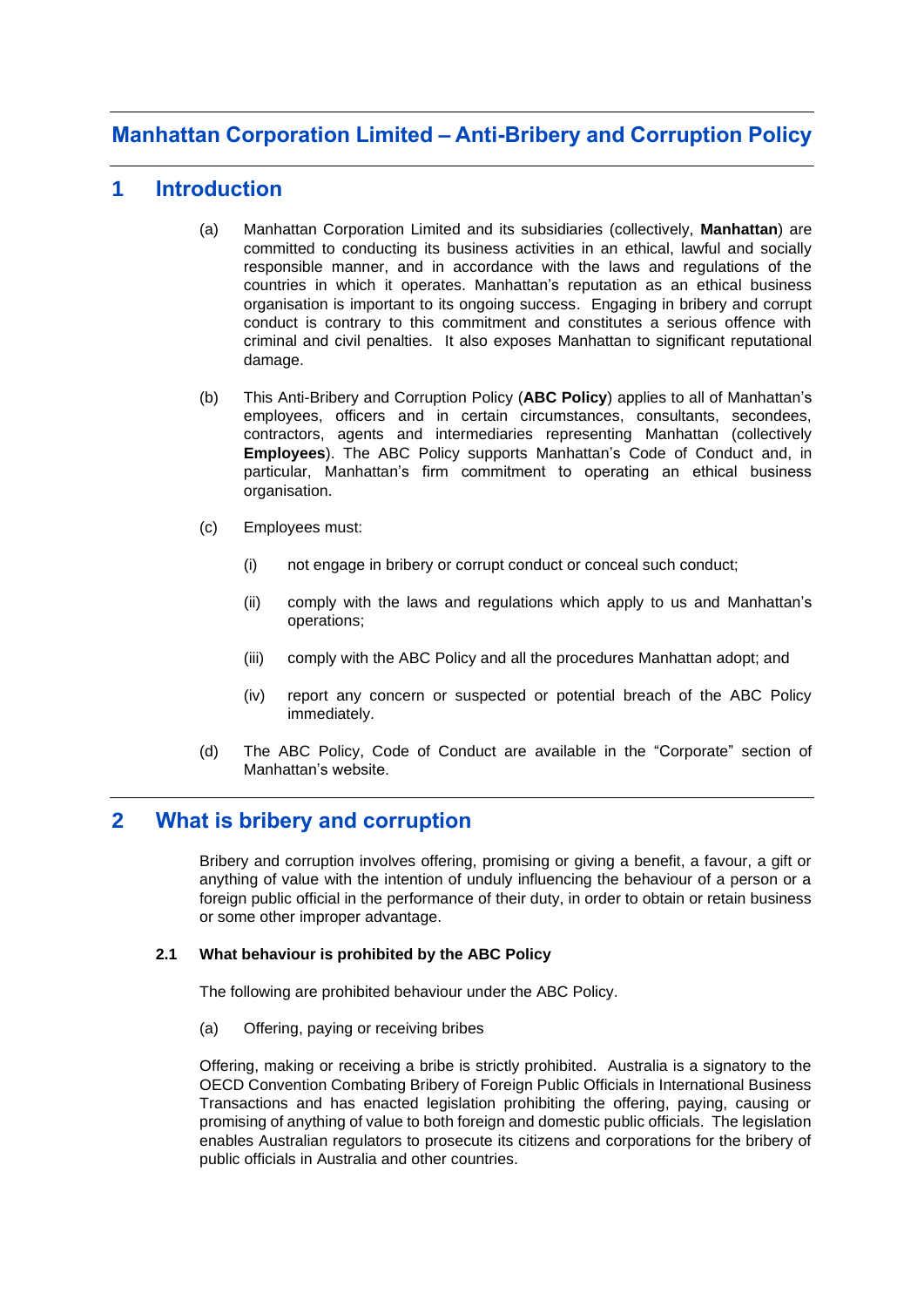Contravention of the anti-bribery and corruption laws of Australia and of other countries in which Manhattan operates in has serious criminal and civil consequences, such as imprisonment or fines.

(b) Offering, paying or receiving kick-backs or secret commissions

Offering, making or receiving a 'kick-back' or a secret commission as an inducement or reward for doing or not doing something, or showing or not showing favour or disfavour to any person in relation to business matters is also prohibited under Australian state and territory laws. Contravention of the state and territory anti-bribery and corruption laws also has serious criminal and civil consequences, such as imprisonment or fines.

(c) Offering or accepting gifts and hospitality beyond acceptable business courtesies

Offering, making or receiving a gift, business courtesy or hospitality can create an obligation or be construed or used by others to allege favouritism, discrimination, collusion or similarly unacceptable practices. Employees must not give, seek or accept in connection with Manhattan's business any gifts, meals, refreshments and entertainment which goes beyond common courtesies associated with ordinary and proper course of business. Employees must avoid everything that could reasonably be construed as a bribe or improper inducement.

Any gift, entertainment or other personal favour or assistance given or received which has a value in excess of \$300 (or any other amount determined or announced by the Board) must be approved in advance by an employee's manager.

(d) Donations

No donation to any political party, politician or candidate for public office in any country must be made on behalf of Manhattan unless the donation has been approved in advance by the Board and complies with the local law and government policies of the jurisdiction where the donation is made. It must also be recorded accurately in Manhattan's accounts.

Attendance at political gatherings, meetings and function in a professional capacity is permitted where there is a legitimate business purpose. Records of attendance (and the cost of attendance) must be declared in the gifts and entertainment register.

(e) Improper dealing of accounting records

Intentionally or recklessly making, altering, destroying, concealing or doing something with an accounting document with the intention of or concealing or disguising the receiving or giving of a bribe is strictly prohibited and is a criminal offence under Australian law.

## **3 Investigations and audits**

Any potential breaches of the ABC Policy will be properly recorded, investigated and dealt with.

The ABC policy and related procedures will also be subject to periodic audit and review. Periodic risk assessments will also be undertaken to identify bribery and corruption risk. The objective of any such audit or assessment is to determine whether breaches of the policy were properly recorded, investigated and dealt with and the policy or any of the procedures contained within it need to be updated as a result of any breaches.